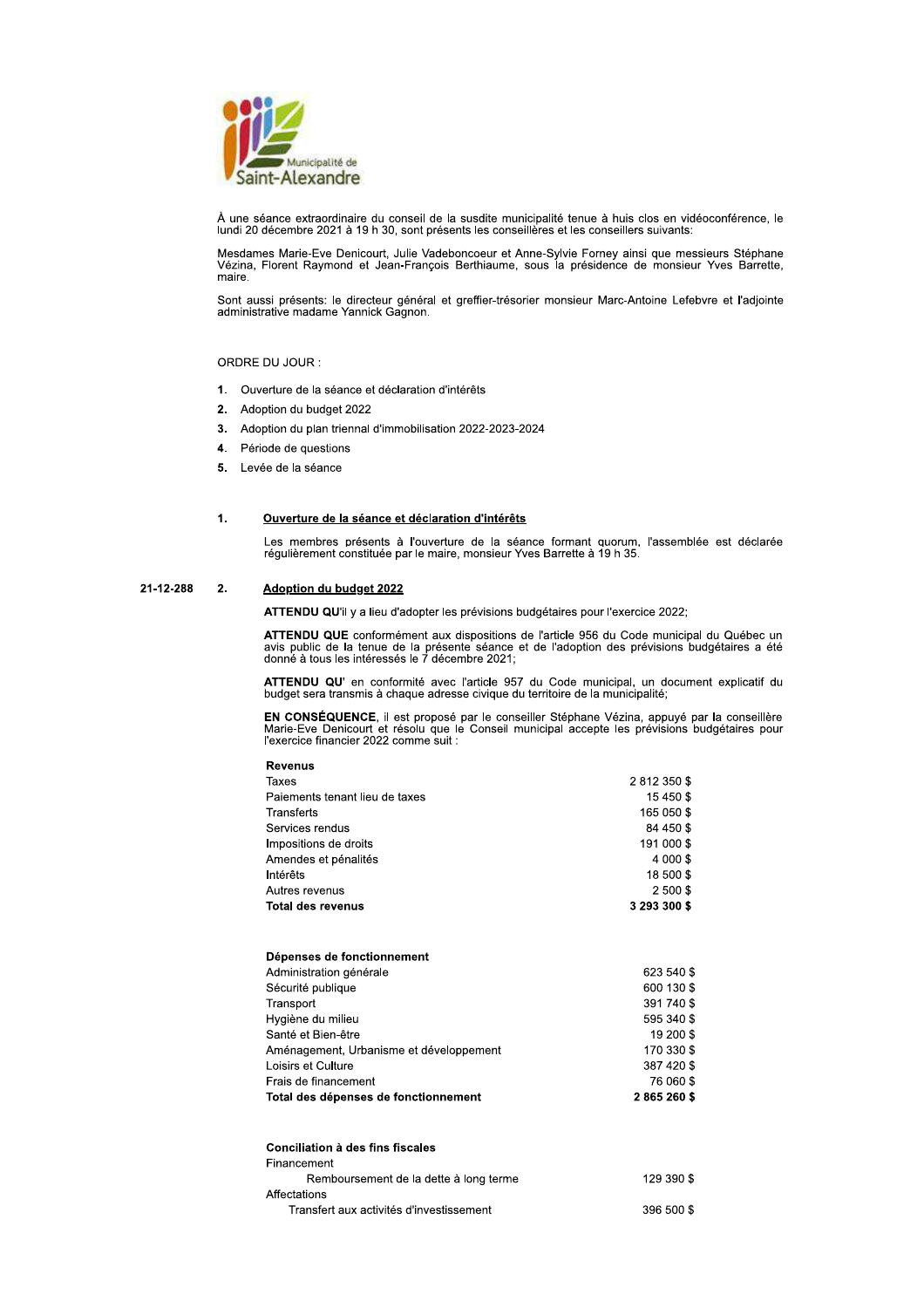Réserves financières et Fonds réservés Appropriation du surplus non affecté Excédent de fonctionnement à la fin de l'exercice à des fins fiscales

112 400 \$  $(210 250$ \$)  $_{0}$ 

Adoptée à l'unanimité

#### 21-12-289  $\mathbf{3}$ . Adoption du plan triennal d'immobilisation 2022-2023-2024

ATTENDU QUE le Conseil municipal a procédé à l'étude de son programme des dépenses en immobilisations 2022-2023-2024;

ATTENDU QUE conformément aux dispositions de l'article 953.1 du Code municipal du Québec, le Conseil municipal doit annuellement adopter un programme des immobilisations de la municipalité pour les trois exercices financiers suivants:

ATTENDU QUE conformément aux dispositions de l'article 956 du Code municipal du Québec un avis public de la tenue de la présente séance et de l'adoption du programme triennal d'immobilisations a été donné à tous les intére

EN CONSÉQUENCE, il est proposé par la conseillère Anne-Sylvie Forney, appuyée par le conseiller Jean-François Berthiaume et résolu que le conseil municipal adopte le programme triennal d'immobilisations pour les années 202

|  | Répartition des dépenses par fonction |  |  |  |  |
|--|---------------------------------------|--|--|--|--|
|--|---------------------------------------|--|--|--|--|

| <b>Fonction</b> | 2022       | 2023         | 2024       | <b>TOTAL</b> |
|-----------------|------------|--------------|------------|--------------|
| Administration  | 5 000 \$   | 1 000 \$     | 1 000 \$   | 7 000 \$     |
| Sécurité        |            |              |            |              |
| publique        | 30 500 \$  | 30 000 \$    |            | 60 500 \$    |
| Transport       | 210 000 \$ | 500 000 \$   | 290 000 \$ | 1 000 000 \$ |
| Hygiène         |            |              |            |              |
| du milieu       | 178 000 \$ | 1 180 000 \$ |            | 1 358 000 \$ |
| Loisirs         |            |              |            |              |
| et Culture      | 235 000 \$ | 350 000 \$   | 150 000 \$ | 735 000 \$   |
| <b>TOTAL</b>    | 658 500 \$ | 2 061 000 \$ | 441 000 \$ | 3 160 500 \$ |

## Répartition des dépenses selon les modes de financement

| Mode de<br>financement                       | 2022       | 2023           | 2024       | <b>Total</b> |
|----------------------------------------------|------------|----------------|------------|--------------|
| Financement<br>à long terme                  | 0\$        | 320 000 \$     | 0\$        | 320 000 \$   |
| Activités de<br>fonctionnement               | 396 500 \$ | 506 000 \$     | 441 000 \$ | 1 343 500 \$ |
| Excédent de<br>fonctionnement non<br>affecté | 0\$        | 0\$            | 0\$        | 0\$          |
| Fonds de<br>roulement                        | 0\$        | 0 <sup>3</sup> | 0\$        | 0\$          |
| Revenus de<br>transfert                      | 262 000 \$ | 1 235 000 \$   | 0\$        | 1497000\$    |
| <b>Total</b>                                 | 658 500 \$ | 2 061 000 \$   | 441 000 \$ | 3 160 500 \$ |

Adoptée à l'unanimité

### $\overline{4}$ . Période de questions

Conformément aux dispositions de la loi, le maire invite les personnes présentes à poser des questions aux membres du conseil municipal. De plus, le public a été invité à présenter ses questions au conseil municipal, par é (poste, télécopieur, courriel ou livré à l'hôtel de ville).

Aucune question n'a été posée aux membres du conseil.

#### 21-12-290 5. Levée de la séance

Il est proposé par le conseiller Florent Raymond et unanimement résolu que l'ordre du jour étant épuisé, la séance soit levée à 19 h 50